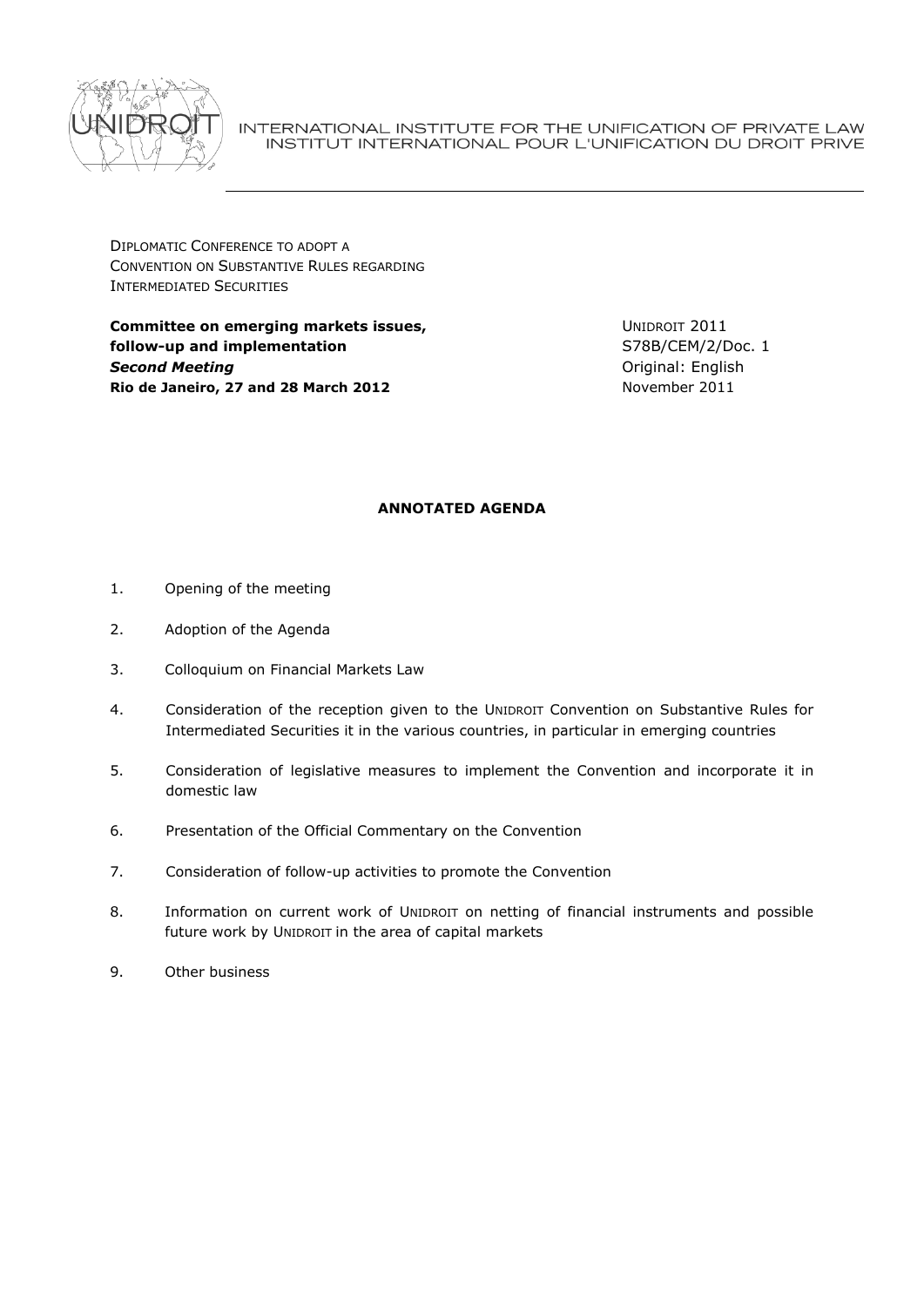### **Annotations to the Provisional Agenda**

#### **Item No. 1 – Opening of the meeting**

1. The Committee on Emerging Markets Issues, Follow-Up and Implementation established by the diplomatic Conference to Adopt a Convention on Substantive Rules regarding Intermediated Securities will hold its second meeting since the final session of the diplomatic Conference in Rio de Janeiro, on 27 and 28 March 2012. The meeting will be opened on Tuesday, 27 March 2012, at 9 a.m. and will close on Wednesday, 28 March, at 6 p.m. The venue of the meeting and other practical information will be communicated in due course.

2. The first day of the Committee's meeting (i.e. Tuesday, 27 March 2012) will take the form of a Colloquium on Financial Markets Law (agenda item 3). In the second day, the Committee will reconvene in a meeting open to its members, to delegates of States and representatives of organisations invited to attend as observers to consider the other items of the provisional agenda.

### **Item No. 3 – Colloquium on Financial Markets Law**

3. The purpose of the Colloquium on Financial Markets Law is to consider action taken by emerging markets to create a favourable environment for trading in intermediated securities, with particular emphasis on the legal underpinnings of various securities holding systems, including so-called "transparent systems", and measures and rules applied to ensure their integrity. The Colloquium will also discuss how emerging markets have reacted to the financial crisis and which measures need to be adopted to increase legal certainty and enhance investors' protection. A detailed programme will be released in due course.

## **Item No. 4 – Consideration of the reception given to the UNIDROIT Convention on Substantive Rules for Intermediated Securities it in the various countries, in particular in emerging countries**

4. In its Resolution No. 3, of 9 October 2009, the diplomatic Conference to Adopt a Convention on Substantive Rules regarding Intermediated Securities invited the Member States of UNIDROIT to cooperate with UNIDROIT in organising activities, *inter alia*, assess the continued effectiveness of the Convention in light of relevant contemporary developments in market circumstances and trends in market regulation.

### **Item No. 5 – Consideration of legislative measures to implement the Convention and incorporate it in domestic law**

5. In 2010, the UNIDROIT Secretariat prepared a guidance document intended to provide advice for countries that ratify the Convention on how best to incorporate the Convention and integrate it into their domestic legal systems.

6. The first draft of that document-, in the form in which it was submitted to the first meeting of the Committee, contained two parts, one relating to the formulation of declarations that may be lodged under the Convention and the other offering guidance on the relationship between the rules of the Convention and the otherwise applicable laws in a Contracting State. The Committee decided at its first meeting that the document should be split and make the two parts separate the first being a typical Secretariat document as Depository (UNIDROIT 2011 – DC11/DEP/Doc. 1).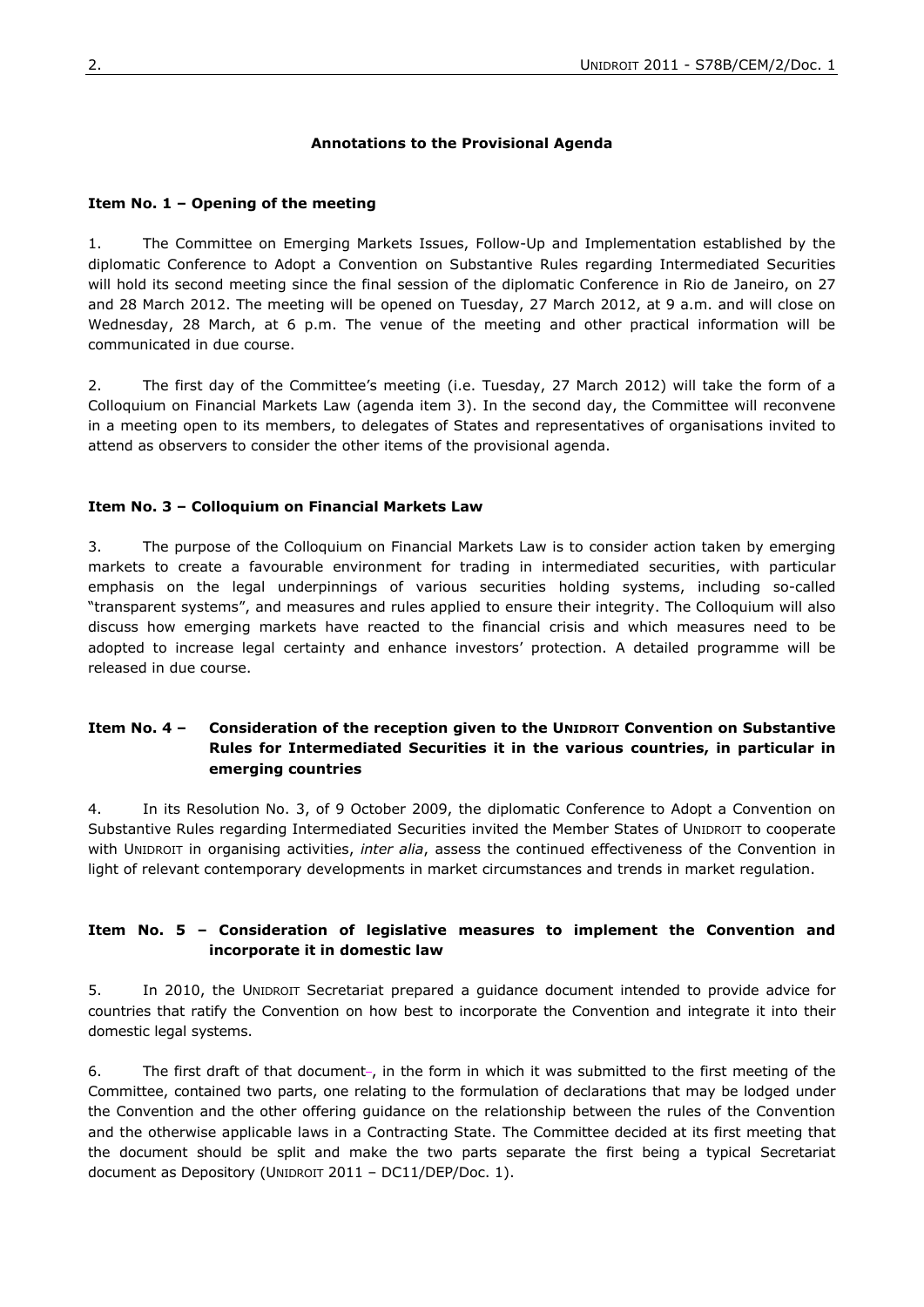7. The document dealing with information for Contracting States in respect of the Convention's references to sources of law outside the Convention was submitted to the UNIDROIT Governing Council at its 90<sup>th</sup> session (Rome, May 2011). The Council endorsed the proposal of the Committee and the Secretariat to send it to a number of experts and other Organisations for in-depth comment as to the scope and content of the prospective Legislative Guide given the complexity and variety of the subjects involved, some of which had not yet been dealt with by UNIDROIT. The outcome of these consultations will be submitted to the participants in the second meeting of the Committee.

8. UNIDROIT documents are posted on the UNIDROIT website (http://www.unidroit.org/) upon their issuance.

### **Item No. 6 – Presentation of the Official Commentary on the Convention**

9. In its Resolution No. 2, adopted together with the Final Act at the first session of the diplomatic Conference (Geneva, 1-12 September 2008), the Conference called for the preparation of a draft Official Commentary on the Convention by the Chairperson of the Drafting Committee, in close co-operation with no more than three members of the Drafting Committee, under the supervision of the Chairperson of the Commission of the Whole, the Chairperson of the Final Clauses Committee, the Chairperson of the Credentials Committee, the Co-Chairpersons of the Committee on Emerging Market Issues, Follow-up Work and Implementation, the Chairperson of the Working Group on Insolvency and the Co-Chairpersons of the Working Group on Settlement and Clearing Systems, as well as with the UNIDROIT Secretariat.

10. The draft Official Commentary was presented to the final session of the diplomatic Conference (Geneva, 5-9 October 2009). At the close of the final session, the Conference in its Resolution No. 2 requested the finalisation of the Official Commentary on the Convention, taking into account policy choices and relevant matters considered by the Conference, and its circulation to all negotiating States and participating observers no later than 10 months after the final session of the diplomatic Conference inviting comments thereon within four months upon its circulation. The revised draft was circulated on 12 August 2010. Comments received from a number of States and observers were considered by the persons appointed by the Conference to finalise the Official Commentary and the final text, which was delivered to the Secretariat on 25 August 2011 $\tau$  is expected to be published within the first quarter of 2012.

#### **Item No. 7 – Consideration of follow-up activities to promote the Convention**

11. In its Resolution No. 3, of 9 October 2009, the diplomatic Conference to Adopt a Convention on Substantive Rules regarding Intermediated Securities invited the Member States of UNIDROIT, and the States, Regional Economic Integration Organisations and Observers participating in the diplomatic Conference, and in particular the States represented on the Committee on Emerging Markets Issues, Follow-Up and Implementation of the diplomatic Conference, to cooperate with UNIDROIT in organising activities to promote awareness and understanding of the Convention and assess its continued effectiveness in light of relevant contemporary developments in market circumstances and trends in market regulation, and also with a view to encouraging the Convention's early entry into force and its signature, ratification, acceptance, approval and accession by States and Regional Economic Integration Organisations.